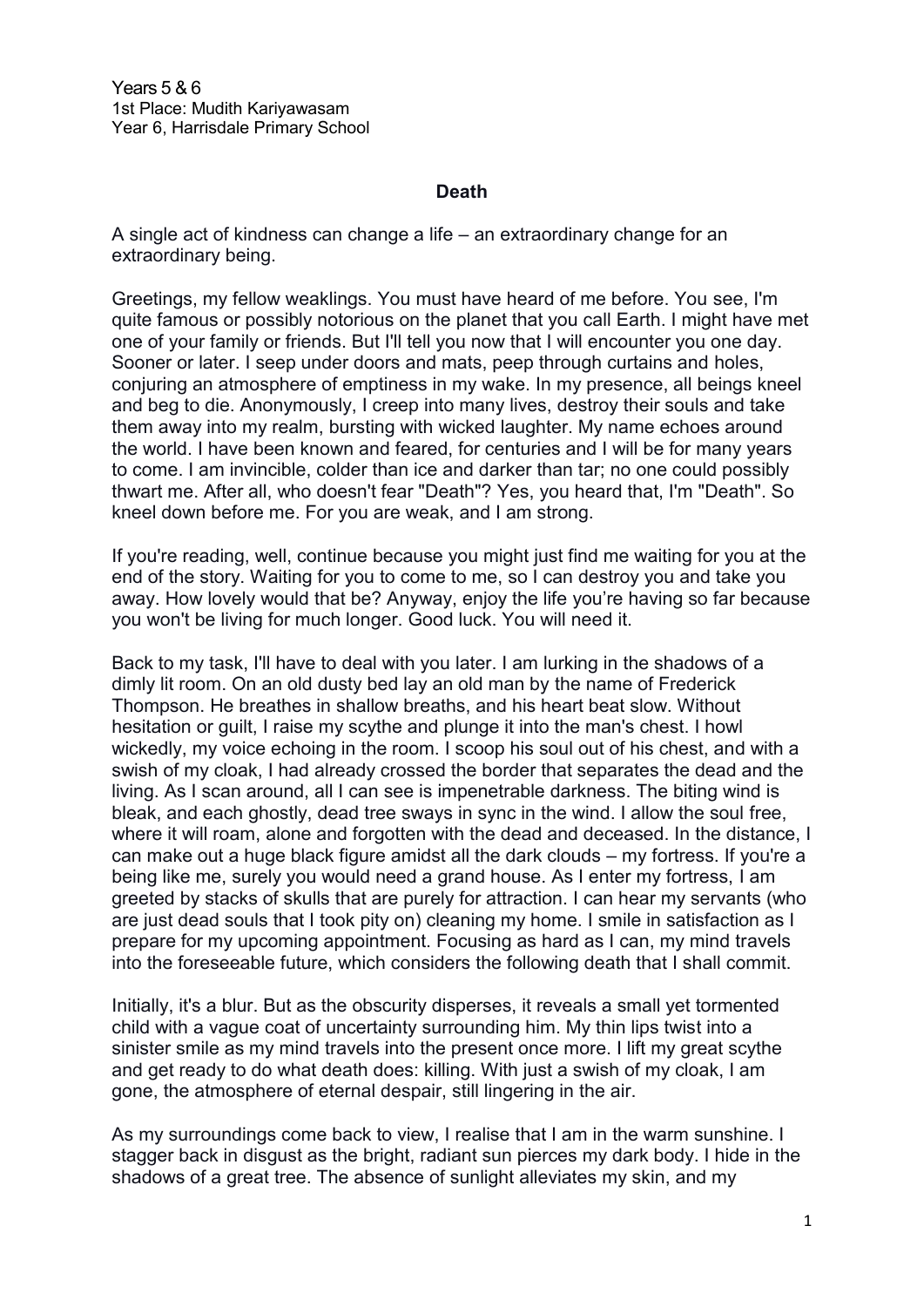powerful aura of death returns. All the plants around me wither and die. As I look around, I realise the once colourful meadow is now a grey, desolate field. I stared into the distance, and I can see a young boy staring out into the now bleak surroundings, feeling lost and alone.

I look into his eyes, and I can witness the countless taunts that he has gone through. I can see all the atrocious actions that he has been put against. Betrayed, hurt, misery. These emotions are circulating through his heart, this very second. He has a soft yet tormented soul that slowly been ebbing away by the words and actions of others. The final thread is about to snap. Now, he sits here on a branch of a tree, thinking about what has happened to him. This tree that he is sitting at this very moment is like his home. It is one of the only places he feels safe. He has come here countless times for company. However, today feels wrong. His laughter is now gone. I watch as he stares forward into the grey meadow. I can see tears pouring down his eyes – tears of fear, misery and grief. I look into his eyes, and I can see the pain. The pain that is slowly eating away at his heart. I watch as memories flood past his eyes. The memories of his childhood, full of colour and joy. Now it has all vanished.

I can feel a tear slide down my own face. This is the first time this has ever happened. I want to kill myself for doing this, only to realise that I was never alive. I blink, trying to stop the tears running down my face, but I can't help it. I am actually feeling sorry for him. For once in my entire "death-span", I have ever felt sympathetic for a fellow being. Around me, I can see lightning cackle, and the clouds were the kind of grey that could possibly make pure metal tremble, as if it couldn't handle the amount of greyness in the air. All the swirling darkness that seemed to give you a chill and make your hair stand up, was bound to worsen later. I look at the boy. I look at the tears. I look at his evil past that has been torturing him for months. Even though I am invisible to him, he can sense my presence as if it is a coat of darkness surrounding him.

The branch snaps. He falls. For a moment, I think my heart skipped a beat, which is funny because I never had one. I can see the shock on his face. Plummeting down from the tree-tops, he grabs onto a thin branch. He screams for help, his words echoing in the distance. No one was coming. I didn't want to take him away. He didn't deserve to die. He didn't do anything wrong, and he is only little. Right? There was a tiny voice in the back of my head.

## *Don't do it. Let him die.*

But is that right? By now, I felt like kicking myself. The tiny voice came back. *Who cares about what's right?*

My thoughts swirled around in my head, engulfing every bit of my conscience. I tried to convince myself that he was innocent, and then, at the same time, I wanted to hit myself. Yet, I couldn't bring myself to do it. He closes his eyes. Suddenly, a branch comes falling down from the top of the tree and hits the boy on the head. He's unconscious. I can see the tips of his fingers slowly sliding off the branch. My eyes widen. I don't want this to happen. I know I must not do this. His fingers slip . . .

Without a second thought, I race over to catch him. I can feel his warmth in his body. His last remaining hope. Slowly, I lay him down on the ground. His eyes were closed, and he wasn't moving. He was still breathing. I felt elated, and then at the same time, I felt lost. I can't quite explain it. I was lost, lost in my own world, unaware of what I was doing. Unaware that I was about to change forever. I slowly fix my mind on the present and realise the truth. What had I done? This was something that I had never